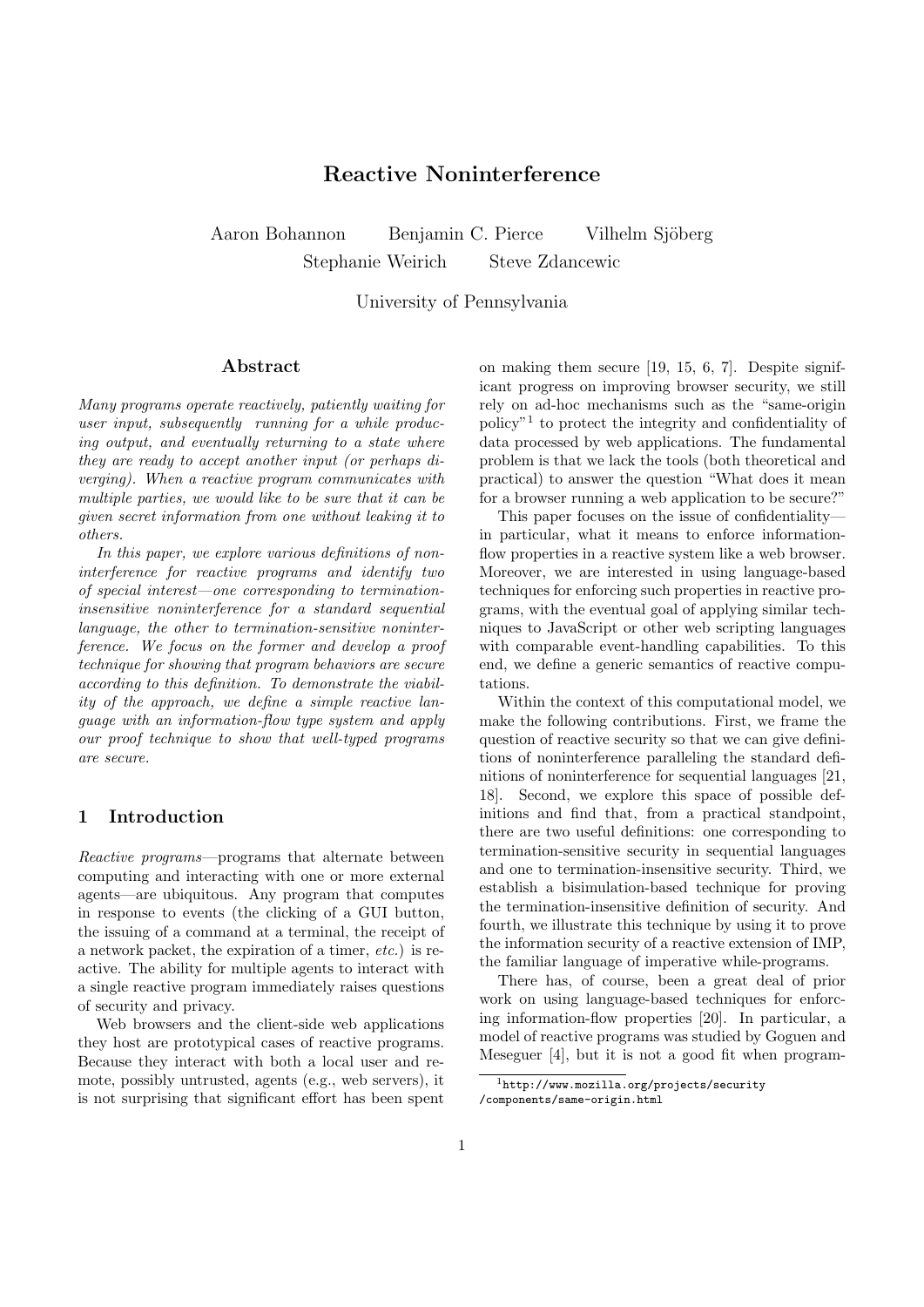ming with possibly diverging languages, nor for ones that produce output incrementally. Focardi and Gorrieri [2] study security definitions for CCS, which is certainly reactive, but their definitions are designed specifically with a view toward nondeterministic behavior, while we are interested in the security of systems whose real-world behavior is predictable. O'Neill, Clarkson, and Chong [16], address "interactive" programs, which can be viewed as a subset of the reactive programs we have in mind; their notion of security corresponds to a termination sensitive definition of information-flow, whereas we focus here on a termination insensitive variant. More detailed comparisons and other related work are discussed in Section 6.

## 2 Reactive Computation

Our model of reactive computation is inspired by JavaScript<sup>2</sup> , the de facto standard for implementing client-side components of web applications. JavaScript code consists of handlers that wait for specific events. In the JavaScript execution model, when an event triggers a handler, the code of the handler executes to completion without any form of preemptive multitasking. JavaScript's core functionality is simple: it may update the state of its internal environment; send messages on the network (e.g., using XMLHttpRequest); install new handlers to wait for new events, including responses to its network requests; or update the DOM tree of the HTML page being displayed.

Because JavaScript programs can produce many outputs after handling a single input—in fact, they may not terminate but just go on producing outputs forever—it is natural to model their behavior as an automaton that takes small, bounded steps:

**2.1 Definition:** A reactive system mapping Input to Output is a tuple

 $(ConsumerState, ProductState, Input, Output, \rightarrow)$ 

where  $\rightarrow$  is a labeled transition system whose states are State = ConsumerState ∪ ProducerState and whose labels are  $Act = Input \cup Output$ , subject to the following constraints:

- for all  $C \in \text{ConsumerState}$ , if  $C \stackrel{a}{\rightarrow} Q$ , then  $a \in$ *Input* and  $Q \in ProductState$ ,
- for all  $P \in \text{ProductState}$ , if  $P \stackrel{a}{\rightarrow} Q$ , then  $a \in$ Output,
- for all  $C \in \textit{ConsumerState}$  and  $i \in \textit{Input}$ , there exists a  $P \in \text{ProductState}$  such that  $C \stackrel{i}{\rightarrow} P$ , and
- for all  $P \in \text{Product}$  factor there exists an  $o \in$ Output and  $Q \in State$  such that  $P \stackrel{o}{\rightarrow} Q$ .

A few observations about this definition are in order. First, the definition implies that the system can always make some kind of progress unless it is blocking on input. However, this does not mean that it must always return to an accepting state: it can get into a loop producing outputs forever and never try to consume another input. Second, it is impossible for two inputs to be processed simultaneously. If an input arrives while the system is busy producing outputs, we assume it is transparently enqueued and processed later—our security properties are designed with asynchronous communication in mind. Third, this definition does not demand that reactive systems be deterministic.

We also need to explain how this definition models the communication we have in mind. The senders and recipients of inputs and outputs are not modeled explicitly: we assume there is a tag, such as a channel name, encoded in each element of the sets Input and Output that indicates its sender or receiver. More interestingly, the definition requires every small step to produce an output. This technical device does not constrain the model in practical terms because, when we talk about security, we assume that different outputs (and inputs) may be unobservable to different agents, so we can easily model the act of a machine taking a silent, internal step with a system transition having an output that is unseen by all observers. This assumption simplifies the definition of our system and allows us to treat silent divergence uniformly, as a behavior that is always relative to an observer. Similarly, there is no harm in forcing the system to go to a producer state after every input: if we wish to model a machine that ignores an input entirely, the system may simply produce a single invisible output and return to a consumer state. This assumption guarantees that an infinite stream of inputs will produce an infinite stream of outputs, which turns out to reduce a surprising amount of redundancy and clutter in some of our proofs.

Each state in a reactive system has a natural interpretation as a (nondeterministic) transducer between input streams and output streams. In this paper we take "streams" to be finite or infinite sequences of elements: formally, this is the coinductive interpretation of the grammar

$$
S ::= [] \mid s :: S
$$

where s ranges over stream elements. We use metavariables  $I \in Stream$  Input and  $O \in Stream$  Output to

 $2$ http://www.ecma-international.org/publications /files/ECMA-ST/Ecma-262.pdf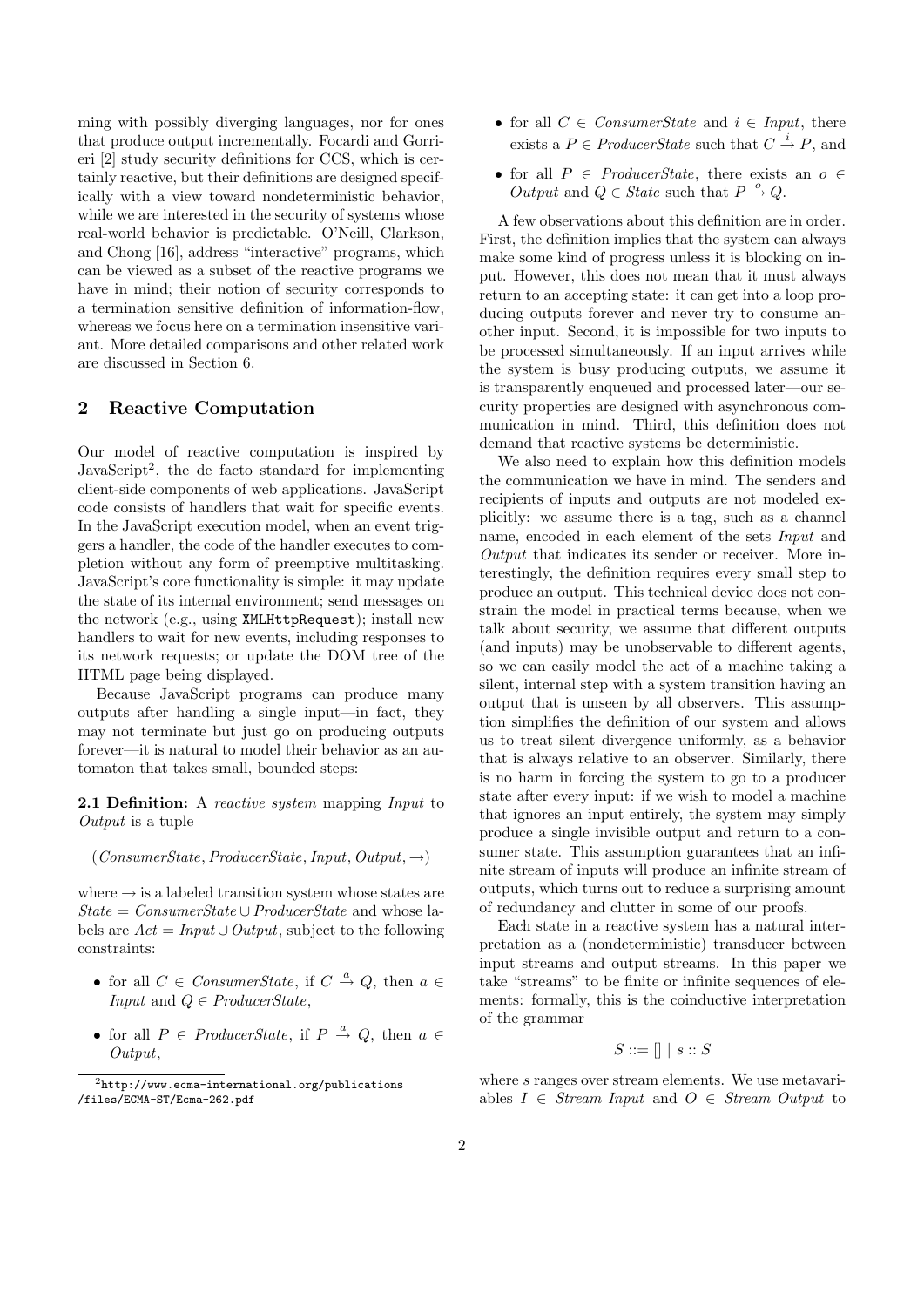range over streams of inputs  $i$  and outputs  $o$ , respectively. The formal definition of how a a system state relates input streams and output stream is quite straightforward.

**2.2 Definition:** Coinductively<sup>3</sup> define  $Q(I) \Rightarrow O(Q)$ translates the input stream  $I$  to the output stream  $O$ ) with the following rules:

$$
\overline{C(\parallel)} \Rightarrow \overline{\parallel}
$$
\n
$$
\underline{C \stackrel{i}{\rightarrow} P \qquad P(I) \Rightarrow O}
$$
\n
$$
\overline{C(i::I) \Rightarrow O}
$$
\n
$$
\underline{P \stackrel{o}{\rightarrow} Q \qquad Q(I) \Rightarrow O}
$$
\n
$$
\overline{P(I) \Rightarrow o::O}
$$

**2.3 Lemma:** For every  $Q \in State$  and  $I \in$ *Stream Input*, there exists an  $O \in Stream$  *Output* such that  $Q(I) \Rightarrow O$ .

Although, we make no formal assumption that such transducers be deterministic, it will turn out that most of the notions of security we explore imply that each input stream is transduced to just one output stream.

In order to illustrate how a reactive system might be programmed, we now introduce the syntax of a very simplistic, imperative reactive programming language (RIMP). The full semantics are given in Section 5; here we rely on an intuitive explanation of RIMP's operational model. Inputs in RIMP are natural numbers tagged with their channels, where we let  $n$  range over the set of natural numbers, and ch range over a set of channels. Outputs are either a natural number sent over a channel or a "tick."

$$
\begin{array}{rcl}\nImput & \ni & i & ::= & ch(n) \\
Output & \ni & o & ::= & ch(n) \mid \bullet\n\end{array}
$$

The syntax of programs, handlers, commands, and expressions is defined as follows:

$$
p ::= \cdot | h; p
$$
\n
$$
h ::= ch(x) \{c\}
$$
\n
$$
c ::= \text{skip}
$$
\n
$$
c; c
$$
\n
$$
| c; c
$$
\n
$$
r := e
$$
\n
$$
if e then c else c
$$
\n
$$
e ::= x | n | r | e \odot e
$$
\n
$$
\odot ::= + | - | = | <
$$

A program consists of a collection of event handlers, each of which accepts a message (a natural number) on some channel and runs a simple imperative program in response, after replacing the parameter  $x$  with the message contents. The handler code may examine and modify global state that is shared among all the handlers, output messages on channels, branch and loop. If the handler for an input terminates, the RIMP program returns to a state in which it can handle another input. Note that, since handlers share state, processing an input may affect how later inputs are handled.

The global state, called the store, is a mapping from variables  $r$  to natural numbers. We assume that each variable in the shared global state is initialized to 0 at the start of the program. A consumer state consists of the program text and the shared global state. A producer state additionally includes the command that is currently being executed. If a producer state takes a step that does not otherwise generate an output message, we assume the label on that transition is  $\bullet$ .

#### 3 Security of Reactive Systems

Reactive systems may send messages to and receive messages from multiple agents, which we will call principals. The scenario of interest to us is when the principals would like to use the reactive system to communicate private data to other principals who are authorized to see it, while having a guarantee that unauthorized principals will not learn anything about the secret information via their interactions with the system. We assume there is a pre-order of security labels  $(\mathcal{L}, \leq)$  and that all principals have a label corresponding to their level of authorization. We also assume that messages interchanged with the system have a label and that there is a mechanism (such as cryptography) restricting the observation of such communications to principals having equal or higher labels.

Now we can state an informal definition of information security: if an observer cannot draw a distinction between two streams of inputs given to a reactive system starting in a particular state, then the same observer must not be able to draw a distinction between the resulting streams of outputs. This is a natural generalization of standard definitions of noninterference for imperative and functional languages [21, 18], which say that, if the low-readable inputs to a program are equivalent, then the low-readable outputs must be equivalent when (and if) the program terminates. We can formalize our notion of security in the following way:

**3.1 Definition:** A state  $Q$  is *secure* if, whenever

 ${}^{3}\mathrm{With}$  a coinductive definition, we take a greatest fixed-point interpretation of a set of inference rules. Intuitively, this simply means that derivations need not be finite. For background on coinductive reasoning, see the tutorial by Jacobs and Rutten [8].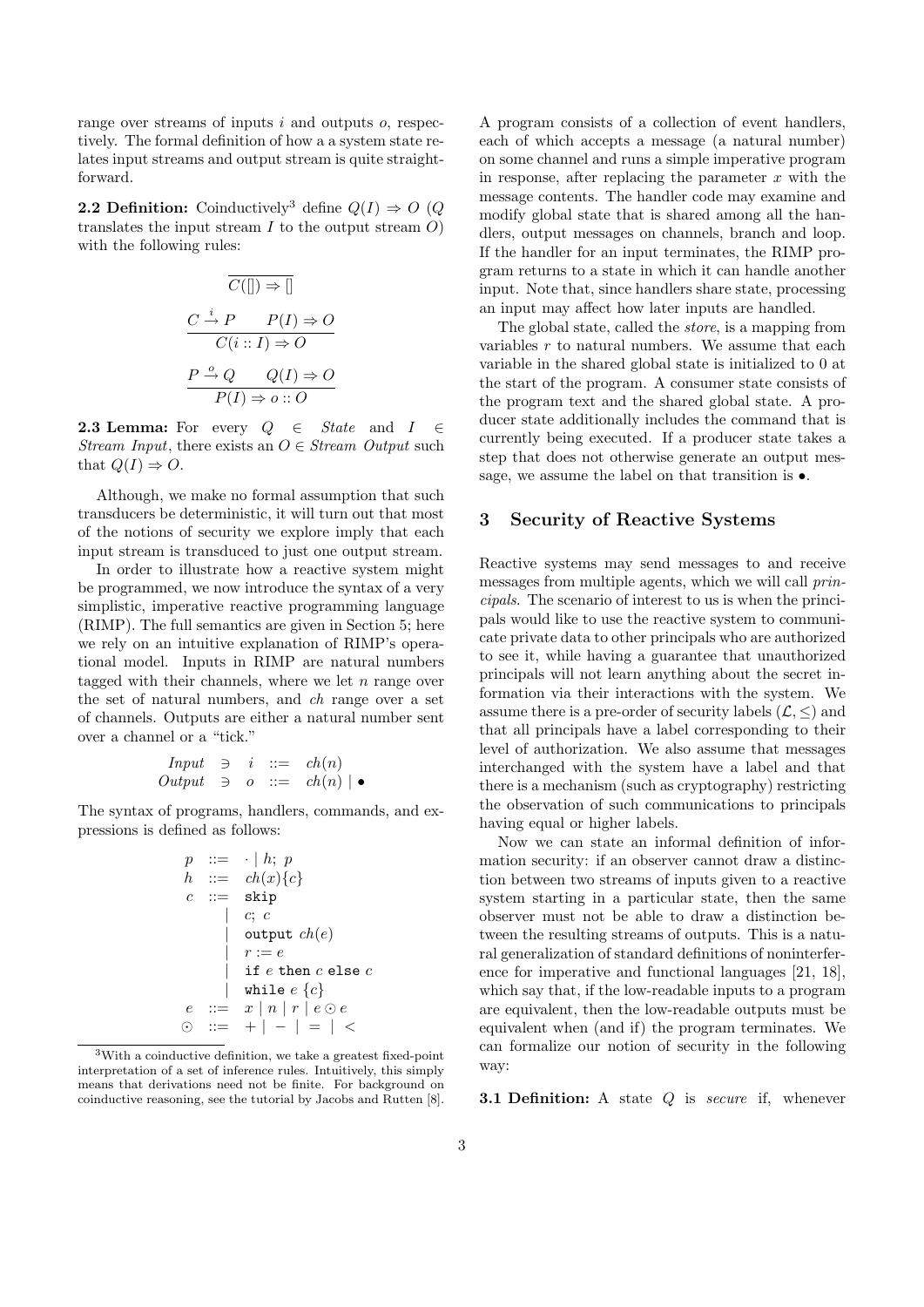$Q(I) \Rightarrow O$  and  $Q(I') \Rightarrow O'$ , it follows that, for all l,  $I \approx_l I'$  implies  $O \approx_l O'$ .

The notation  $S \approx_l S'$  is meant to stand for a similarity relation on streams parametrized by a label  $l$ —the inability of an observer at level  $l$  to draw a distinction between  $S$  and  $S'$ . Defining this relation is where things become interesting: it turns out that there are multiple, natural notions of similarity between streams relative to an observer who cannot see all of the elements, leading us to multiple notions of security.

Preliminaries To discuss these notions of security precisely, we need a few auxiliary definitions. To determine whether a stream element s is visible to an observer l, we use the predicate visible<sub>l</sub>(s). We assume that the set of security labels  $\mathcal L$  has a top element,  $\top$ , with visible  $\top(s)$  for all s. In examples, we assume there are labels  $\top$  and  $\bot$  and channels  $ch_{\top}$  and  $ch_{\bot}$ , such that messages on channel  $ch<sub>T</sub>$  are invisible to an observer at level ⊥.

We write  $\operatorname{fn}(S)$  when S is finite and  $\operatorname{inf}(S)$  when S is infinite.

Finally, we need notations for identifying the next stream element that is visible to an observer at level l (if one exists), and for characterizing streams that have no more elements visible to an observer at level  $l$ .

**3.2 Definition:** Inductively define  $S \rhd_l s :: S'$  (S lreveals  $s$  followed by  $S'$ ) with the following rules:

$$
\frac{visible_l(s)}{s::S \rhd_l s::S} \qquad \frac{\neg \text{ visible}_l(s) \qquad S \rhd_l s':S'}{s::S \rhd_l s':S'}
$$

**3.3 Definition:** Coinductively define  $silent_l(S)$  with the following rules:

$$
\frac{\neg \text{ visible}_l(s) \qquad \text{silent}_l(S)}{\text{silent}_l(s::S)}
$$

Nonconflicting Security The coarsest version of similarity, *nonconflicting similarity*, simply requires that the observer cannot find two distinct stream elements in corresponding positions in the streams:

**3.4 Definition:** Inductively define  $conficting_l(S, S')$ with the following rules:

$$
\begin{array}{ccc}\nS \rhd_l s :: S_1 & S' \rhd_l s' :: S'_1 & s \neq s' \\
\hline\nconficting_l(S, S') & \\
S \rhd_l s :: S_1 & S' \rhd_l s :: S'_1 & \text{conficting}_l(S_1, S'_1) \\
\hline\nconficting_l(S, S') & \\
\end{array}
$$

**3.5 Definition:** Define  $S \approx_l^{NC} S'$  (S is NC-similar to S' at l) to mean  $\lnot$  conflicting<sub>l</sub>(S, S'). Define

NC-security as Definition 3.1, instantiated with NCsimilarity.

It turns out that  $S$  is NC-similar to  $S'$  at  $l$  if the sequence of visible elements of one stream is a prefix of the visible elements of the other, which may be a more intuitive way to think about this relation. Nonconflicting similarity is reflexive and symmetric, but not transitive—we have  $[\] \approx_l^{NC} S$  for any l and S.

3.6 Example: The following program is not NCsecure:

$$
\begin{array}{c}\text{input } ch_{\top}(x) \; \{ \\ \text{output } ch_{\bot}(x); \end{array}
$$

This event handler has an *explicit flow*, and is deemed insecure because the streams  $[ch_{\top}(0)]$  and  $[ch_{\top}(1)]$  are NC-similar at ⊥ but the corresponding output streams  $[ch_{\perp}(0), \bullet]$  and  $[ch_{\perp}(1), \bullet]$  are not NC-similar at  $\perp$ .

3.7 Example: The following program is not NCsecure:

```
\ninput 
$$
ch_{\top}(x) \{\n r := x;\n }\n \n input  $ch_{\bot}(x) \{\n \text{if } r = 0 \text{ then }\n \text{output } ch_{\bot}(0);\n \text{else }\n \text{output } ch_{\bot}(1);\n \n}\n$
$$

```

The second event handler in this example has an implicit flow. It is deemed insecure because the streams  $[ch_{\top}(0), ch_{\perp}(0)]$  and  $[ch_{\top}(1), ch_{\perp}(0)]$  are NCsimilar at  $\perp$  but the corresponding output streams  $[\bullet,\bullet,\bullet,\,ch_{\perp}(0),\bullet]$  and  $[\bullet,\bullet,\bullet,\,ch_{\perp}(1),\bullet]$  and are not NC-similar at ⊥.

It may not be immediately clear which • outputs go with which inputs in the previous example, and the reader may wonder at this point whether our formalization of security has lost some of its strength by handling the input and output streams separately rather than as one interleaved stream. It turns out that this particular instantiation of our security definition is, in fact, rather weak in this regard.

3.8 Example: The following program is NC-secure:

```
\ninput 
$$
ch_{\top}(x) \{ \quad r := x; \quad \} \quad \text{input } ch_{\bot}(x) \{ \quad
$$
\n
```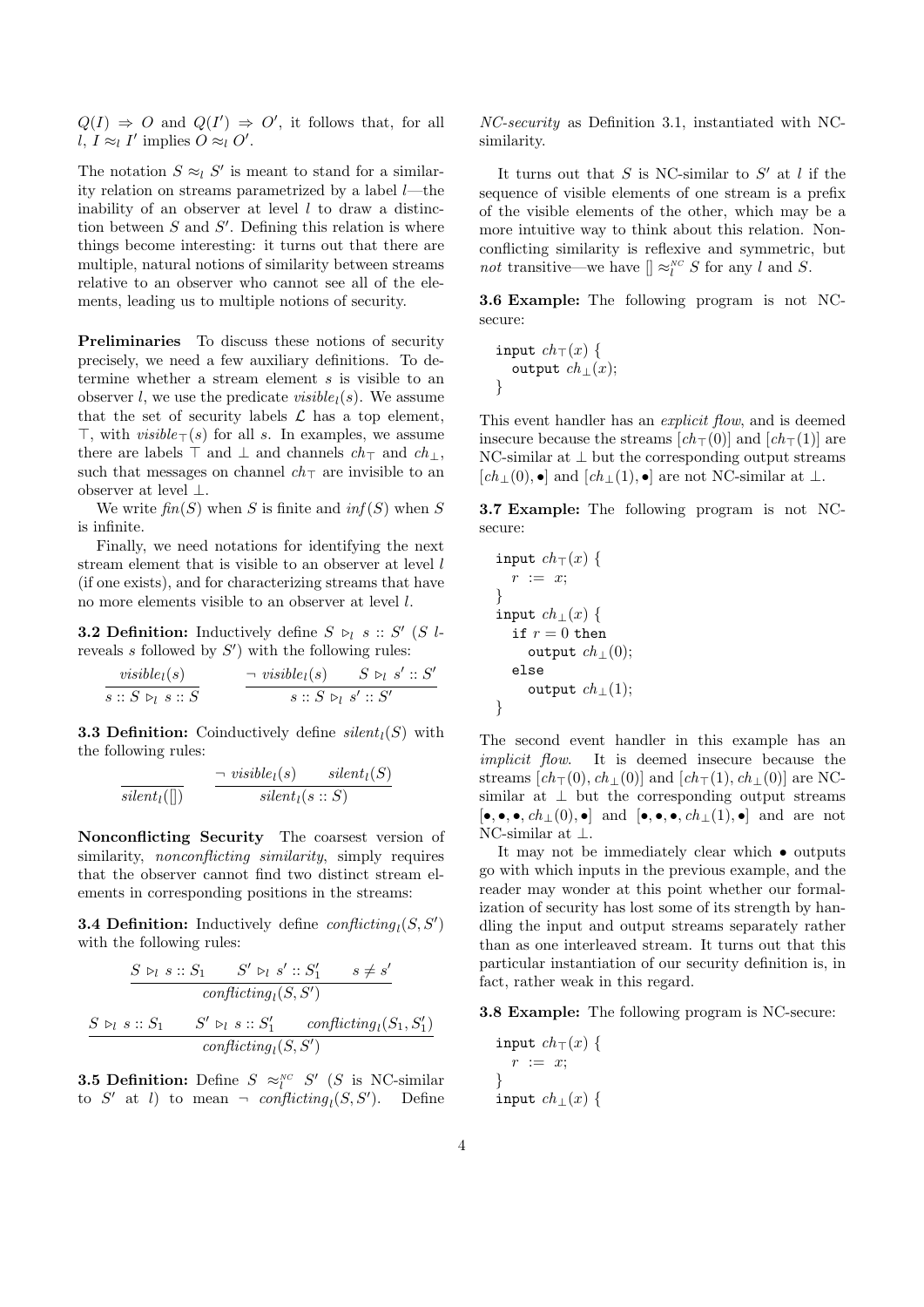```
if r = 0 then
      output ch<sub>⊥</sub>(0);else
      output ch<sub>⊥</sub>(0);output ch<sub>⊥</sub>(0);}
```
Although this example looks much like the previous one, it will map the input streams  $[ch_{\top}(0), ch_{\bot}(0)]$ and  $[ch_{\top}(1), ch_{\perp}(0)]$  to the output streams  $[\bullet,\bullet,\bullet, ch_{\perp}(0),\bullet]$  and  $[\bullet,\bullet,\bullet, ch_{\perp}(0),\bullet, ch_{\perp}(0),\bullet]$ , which are NC-similar at ⊥. We can see that the program is NC-secure, in general, because the only outputs it can produce are  $\bullet$  and  $ch_{\perp}(0)$ , and any two streams of these elements are NC-similar at ⊥. In order to strengthen our notion of security to deal with the synchronization behavior of inputs and outputs, we need a more refined notion of similarity that coincides with the obvious definition on finite streams (i.e., dropping invisible items and comparing what remains for equality).

Indistinguishable Security We modify the previous definition by allowing the observer to distinguish finite silent streams from streams that still have observable elements. We call this indistinguishable similarity.

**3.9 Definition:** Define  $distinguishable$ <sub>l</sub> $(S, S')$  inductively with the following rules:

$$
\begin{array}{cc} S \triangleright_l s :: S_1 & silent_l(S') & fin(S') \\ \hline \end{array} \\ \begin{array}{c} \textit{distinguishable}_l(S, S') \\ \textit{silent}_l(S) & fin(S) & S' \triangleright_l s :: S'_1 \\ \hline \end{array} \\ \begin{array}{c} S \triangleright_l s :: S_1 & S' \triangleright_l s' :: S'_1 & s \neq s' \\ \hline \end{array} \\ \begin{array}{c} S \triangleright_l s :: S_1 & S' \triangleright_l s :: S'_1 \\ \hline \end{array} \\ \begin{array}{c} S \triangleright_l s :: S_1 & S' \triangleright_l s :: S'_1 \\ \hline \end{array} \\ \begin{array}{c} \textit{distinguishable}_l(S_1, S'_1) \\ \hline \end{array} \\ \begin{array}{c} \textit{distinguishable}_l(S, S') \\ \hline \end{array}
$$

**3.10 Definition:** Define  $S \approx_l^{\text{ID}} S'$  (S is ID-similar to S' at l) to mean  $\neg$  distinguishable<sub>l</sub>(S, S'). Define ID-security as Definition 3.1, instantiated with IDsimilarity.

Note that we defined  $distinguishable_l(S, S')$  exactly as we would define distinctness of finite streams if we had to do so inductively, so its behavior on finite streams is very predictable. It immediately renders Example 3.8 insecure because, in general, if the high inputs differ the output streams will not be equal after dropping the • outputs. Although ID-similarity gives an equivalence relation on finite streams, it is not transitive, in general, because of its subtle behavior on infinite streams. Observe that, if  $inf(S)$  and  $silent_l(S)$ , then  $S \approx_l^{\text{ID}} S'$  for all l and S'. This observation leads us to our next example.

3.11 Example: The following program is ID-secure.

```
\ninput 
$$
ch_{\top}(x) \{\n    r := x;\n}\n
$$
\n\ninput  $ch_{\bot}(x) \{\n    if r = 0 then\n        output  $ch_{\bot}(0);\n    else\n    while 1 do skip;\n}\n$ \n$ 
```

The second event handler in this example creates a termination channel. Observe that the input streams  $[ch_{\top}(0), ch_{\perp}(0), ch_{\perp}(0)]$  and  $[ch_{\top}(1), ch_{\perp}(0), ch_{\perp}(0)]$ are ID-similar at ⊥ and the corresponding output streams  $[\bullet,\bullet,\bullet, ch_{\perp}(0),\bullet,\bullet, ch_{\perp}(0),\bullet]$  and  $[\bullet, \bullet, \bullet, \bullet, \ldots]$  are, in fact, also ID-similar at  $\perp$ . Termination-insensitive definitions of security are quite common in language-based information-flow because ruling out termination channels either requires the elimination of too many useful, secure programs, or else requires the use of static termination checking. It is perhaps even a bit surprising that a termination-insensitive definition of noninterference for reactive programs exists at all.

Standard definitions of noninterference [21, 18] usually imply some sort of functional dependency between the inputs and outputs of a program. The same is true here (and this is a useful fact for proving subsequent properties of our system).

**3.12 Lemma:** If a state  $Q$  is ID-secure, then for all  $I$ ,  $Q(I) \Rightarrow O$  and  $Q(I) \Rightarrow O'$  implies  $O = O'$ .

To be precise, this does not mean a reactive system must be deterministic in order to be ID-secure: state transitions can be nondeterministic as long as they do not affect the output behavior.

It is straightforward to demonstrate a relationship between ID-similarity and NC-similarity.

# **3.13 Lemma:**  $S \approx_l^{ID} S'$  implies  $S \approx_l^{NC} S'$ .

More interesting is the fact that ID-security is stronger than NC-security. (This is not as straightforward to show because ID-similarity appears contravariantly in the definition of security.)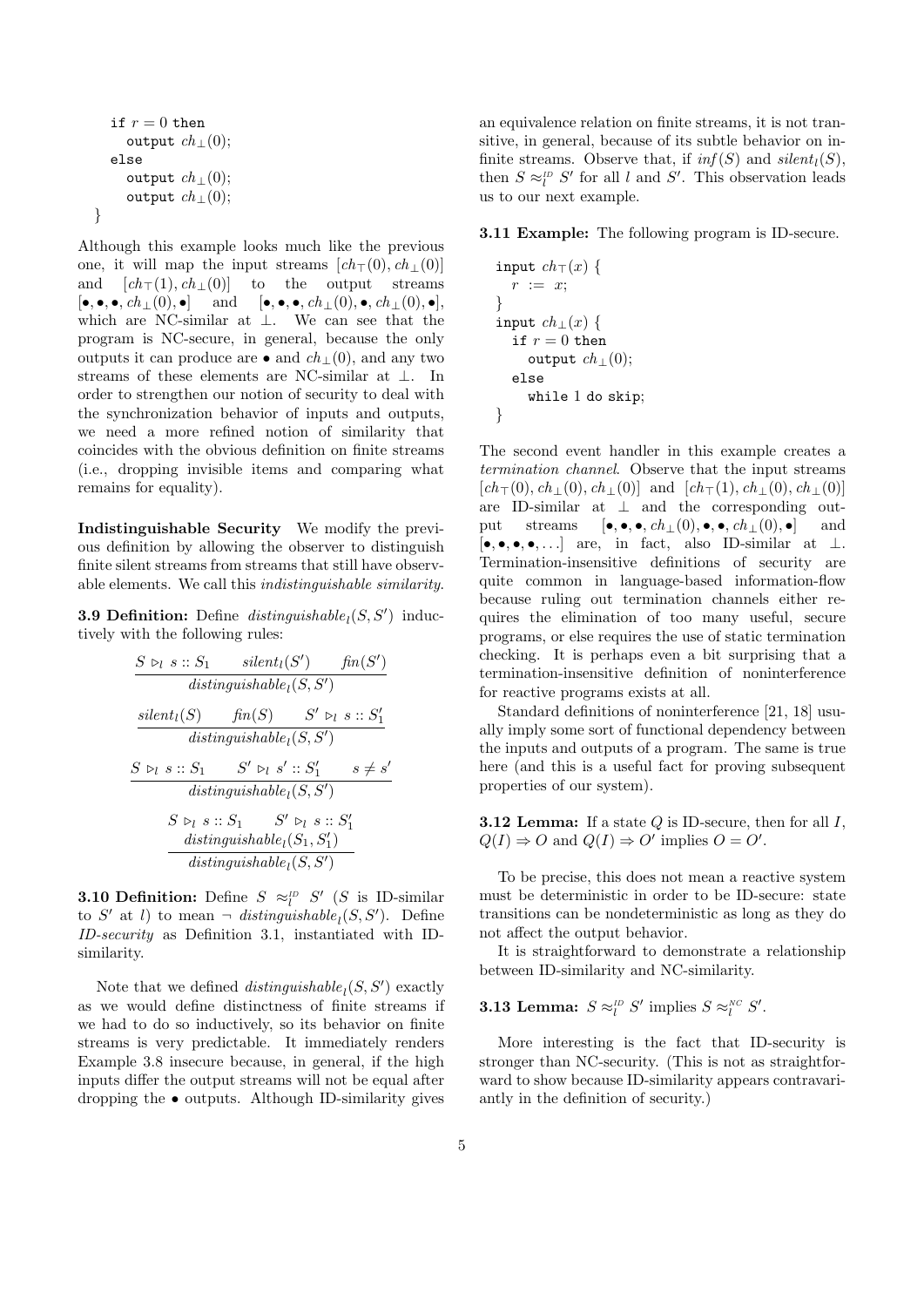3.14 Lemma: If a transducer in a state Q is IDsecure, then it is NC-secure.

From a practical standpoint, we don't see any setting where NC-security is preferable to ID-security. We will see later that ID-security can be guaranteed with a simple and flexible type system, and it is not clear how one would weaken the type system to include programs that are NC-secure but not ID-secure.

Coproductive Security ID-security is terminationinsensitive because it does not give the observer the power to distinguish non-silent output streams from silent but infinite ones. We can ensure that such streams are always considered distinct with a direct definition of similarity, called coproductive similarity, that is akin to a weak bisimulation between the two streams, where invisible elements correspond to internal  $\tau$  actions.

**3.15 Definition:** Coinductively define  $S \approx_l^{CP} S'$  (S is CP-similar to  $S'$  at l) with the following rules:

$$
\frac{\text{slent}_{l}(S) \qquad \text{slent}_{l}(S')}{S \approx_{l}^{CP} S'}
$$
\n
$$
\frac{S \bowtie_{l} s :: S_{1} \qquad S' \bowtie_{l} s :: S'_{1} \qquad S_{1} \approx_{l}^{CP} S'_{1}}{S \approx_{l}^{CP} S'}
$$

Define CP-security as Definition 3.1, instantiated with CP-similarity.

Unlike the earlier definitions of similarity, this one is an equivalence relation. It is easy to check that Example 3.11 is not CP-secure, using the same input and output pairs mentioned above. CP-security corresponds closely to the definition of security for interactive programs given by O'Neill, Clarkson, and Chong [16].

The inductive definitions of NC-similarity and IDsimilarity resemble one another, so it is easy to establish their relationship; on the other hand, proving the following lemma requires a bit more work.

**3.16 Lemma:**  $S \approx_l^{CP} S'$  implies  $S \approx_l^{ID} S'$ .

What is the relationship between CP-security and ID-security, though? Since CP-similarity appears both covariantly and contravariantly in the definition of CPsecurity, their relationship is not clear. The proof of the following lemma rests on several auxiliary definitions and lemmas, and additionally makes use of the bisimulation-based technique we introduce in Section 4.

**3.17 Lemma:** If a state  $Q$  is CP-secure, then it is IDsecure.

Coproductive-Coterminating Security Although CP-security is quite strong, it is possible to go a step further by defining similarity in such a way that finite and infinite silent streams can be distinguished (coproductive-coterminating similarity).

**3.18 Definition:** Coinductively define  $S \approx_l^{CPT} S'$  (S is CPCT-similar to  $S'$  at l) with the following rules:

$$
\begin{array}{ll}\n\textit{silent}_l(S) & \textit{fin}(S) \\
\frac{\textit{silent}_l(S')}{S \approx_l^{c_{PCT}} S'} \\
\textit{silent}_l(S) & \textit{inf}(S) \\
\frac{\textit{silent}_l(S')}{S \approx_l^{c_{PCT}} S'} \\
\frac{S \bowtie_l s :: S_1 \quad S' \bowtie_l s :: S'_1 \quad S_1 \approx_l^{c_{PCT}} S'_1}{S \approx_l^{c_{PCT}} S'} \\
\end{array}
$$

Here is an example of a program that is secure by every other definition thus far but is not CPCT-secure.

3.19 Example: The following program is not CPCTsecure:

```
\ninput 
$$
ch_{\top}(x) \{ \quad r := x; \quad \text{if } x = 0 \text{ then } \quad \text{while } 1 \text{ do skip;} \quad \text{}\n
$$
\n
```

The definitions of CP-similarity and CPCTsimilarity aren't too different; so the following results shouldn't be too surprising, although the latter one is still not trivial.

**3.20 Lemma:**  $S \approx_l^{CPT} S'$  implies  $S \approx_l^{CPT} S'$ .

3.21 Lemma: If a transducer in a state Q is CPCTsecure, then it is CP-secure.

CPCT-security guarantees that a reactive system can never make a choice between entering a inputaccepting state or silently diverging based on a high input. However, this additional guarantee over CPsecurity is unimportant in practice because such a choice cannot leak information in a CP-secure system. Consider a CP-secure machine that will silently diverge upon receiving a high input of 0 but will immediately return to a consumer state upon receiving a nonzero high input. A low observer who wishes to determine if the high input was nonzero can send a message to the machine and wait for a response (we assume that there is no other way to probe the system). Since a response would never be given to the low observer if the high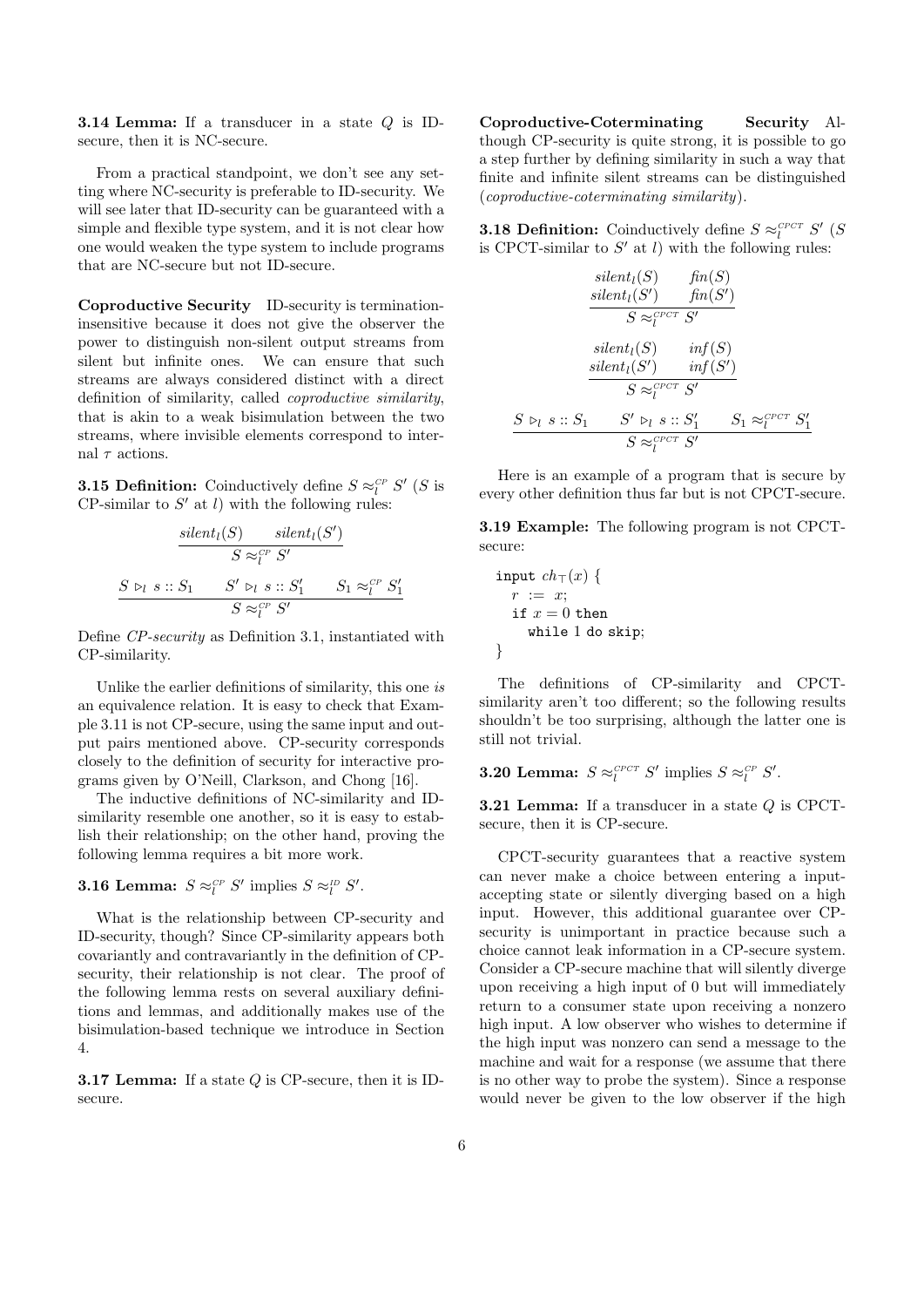input were 0, CP-security guarantees that no response will be given if the high input were 1. Therefore the observer cannot learn anything about the value of the high input. Thus CP-security is weaker than CPCTsecurity only on paper. That being said, a type system for ensuring CP-security may naturally ensure CPCTsecurity just as one for ensuring NC-security naturally ensures ID-security.

Summary We have presented four definitions of security based on four definitions of similarity. Of these, two appear to be of practical interest: ID-security and CP-security. Since enforcing CP-security through language-based techniques takes us into a rather complex design space that has already been partially explored by O'Neill, Clarkson, and Chong, we choose to focus on ID-security. Although the type system we'll use to enforce this looks quite standard, we first need to break down the definition of ID-security from a property on the input/output behavior of a system to a property on the states of a system.

#### 4 A Method for Proving ID-Security

We now present a generic technique for proving the ID-security of a state in a reactive system.

4.1 Definition: An *ID-bisimulation* on a reactive system is a label-indexed family of binary relations on states (written  $\sim_l$ ) with the following properties:

- (a) if  $Q \sim_l Q'$ , then  $Q' \sim_l Q$ ;
- (b) if  $C \sim_l C'$  and  $C \stackrel{i}{\rightarrow} P$  and  $C' \stackrel{i}{\rightarrow} P'$ , then  $P \sim_l P'$ ;
- (c) if  $C \sim_l C'$  and  $\neg$  visible<sub>l</sub>(i) and  $C \stackrel{i}{\rightarrow} P$ , then  $P \sim_l C';$
- (d) if  $P \sim_l C$  and  $P \stackrel{o}{\rightarrow} Q$ , then  $\neg$  visible<sub>l</sub>(o) and  $Q \sim_l C;$
- (*e*) if  $P \sim_l P'$ , then either
	- $P \stackrel{o}{\rightarrow} Q$  and  $P' \stackrel{o'}{\rightarrow} Q'$  implies  $o = o'$  and  $Q \sim_l Q'$ , or else
	- $P \stackrel{o}{\rightarrow} Q$  implies  $\neg \text{ visible}_l(o)$  and  $Q \sim_l P'$ , or else
	- $P' \stackrel{o'}{\rightarrow} Q'$  implies  $\neg \text{ visible}_l(o')$  and  $P \sim_l Q'.$

We will see below that, if  $Q \sim_l Q$  for all l, then  $Q$ is ID-secure. What we are accomplishing here is really the same thing that Goguen and Meseguer were doing with their "unwinding lemma" [4]: we are taking a property of the input/output behavior of a system and

reframing it in terms of the states and transitions of the system. What we end up with is more complex because we are interested in a termination-insensitive definition of security for systems that might diverge.

Others have investigated a variety of related (bisimulation-based) methods for establishing security properties [2]. However, the relations we have characterized here are different from standard weak bisimulations (taking our invisible inputs and outputs as analogous to internal  $\tau$  actions). In one respect they are stronger: considering the first of the three cases under item  $(e)$ , we see that, if one side can make a step with an output  $o$ , then all steps taken by the other side must produce the output o. On the other hand, the other two cases permit one side to take a silent step by itself, which allows one side to get infinitely far ahead of the other when this definition is used coinductively. An ID-bisimulation differs from standard bisimulations because it is tailored specifically to proving ID-security.

Before we can prove that this definition gives us the property we want, we need to introduce one more definition of similarity between streams.

**4.2 Definition:** Coinductively define  $S \approx_l^{vs} S'$  (S is visibly  $l$ -similar to  $S'$ ) with the following rules:

$$
\frac{\boxed{\lvert \approx_l^{vs} \rvert}}{s::S \approx_l^{vs} S'}
$$
\n
$$
\frac{\neg \text{ visible}_l(s) \qquad S \approx_l^{vs} S'}{s::S \approx_l^{vs} S'}
$$
\n
$$
\frac{\neg \text{ visible}_l(s) \qquad S \approx_l^{vs} S'}{S \approx_l^{vs} s::S'}
$$
\n
$$
\frac{\text{visible}_l(s) \qquad S \approx_l^{vs} S'}{s::S \approx_l^{vs} s::S'}
$$

Observe that this is a natural relation to define between two streams with invisible elements. It is easy to write down because it does not depend on auxiliary definitions such as l-reveals. Does this relation give rise to yet another definition of security? No, in fact, it coincides exactly with ID-similarity.

**4.3 Lemma:**  $S \approx_l^{vs} S'$  iff  $S \approx_l^{ID} S'$ .

Visible similarity is an important technical tool in our development since it gives us a coinduction principle that can be used to prove the following key lemma.

**4.4 Lemma:** Suppose  $Q \sim_l Q'$  where  $Q(I) \Rightarrow O$  and  $Q'(I') \Rightarrow O'$ . Then  $I \approx_l^{vs} I'$  implies  $O \approx_l^{vs} O'$ .

The previous two lemmas lead us directly to our intended goal.

4.5 Theorem: If  $Q \sim_l Q$ , then Q is ID-secure.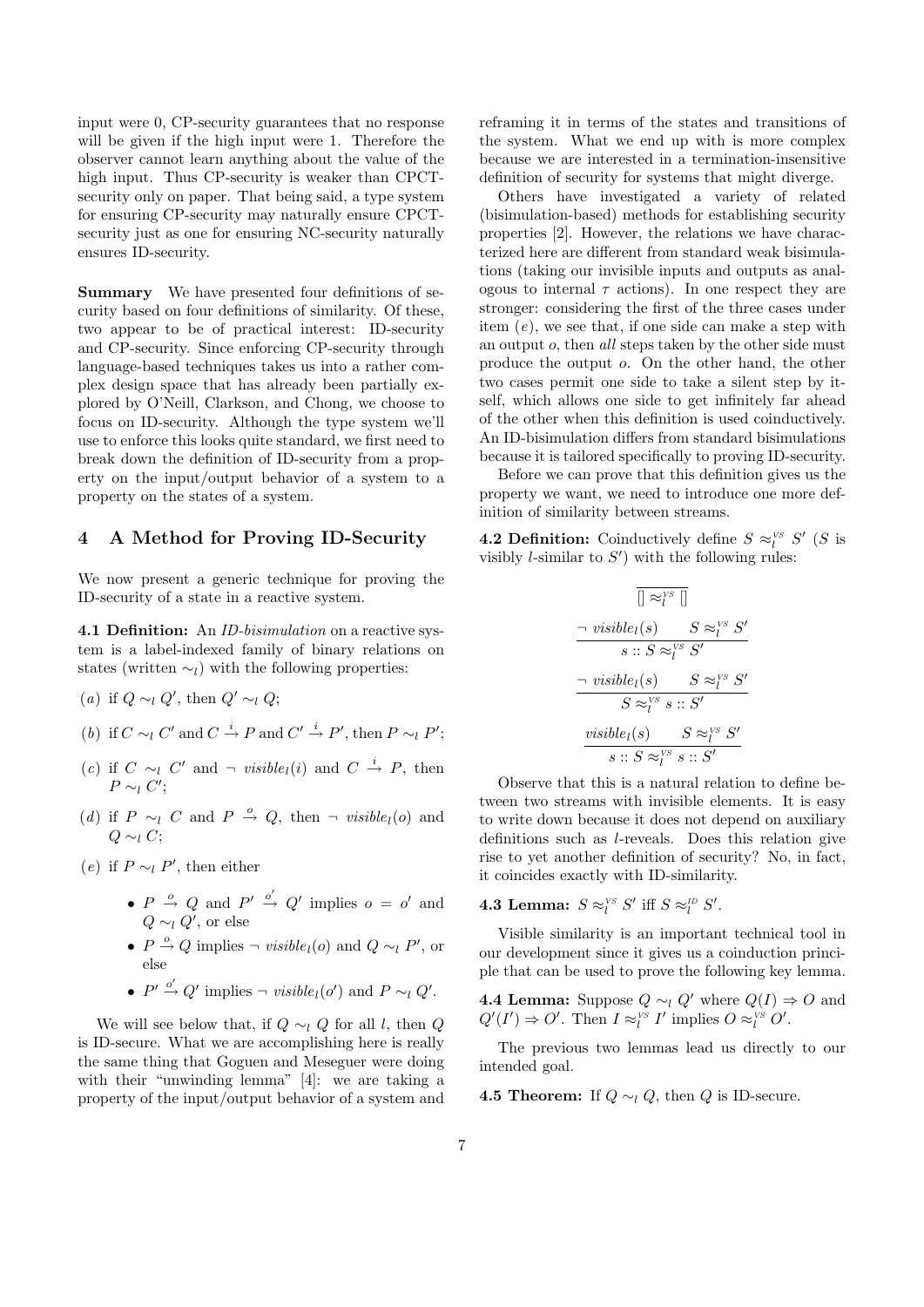### 5 RIMP

We now complete our technical development with a formal presentation of the RIMP language, along with a static type system that will ensure that well-typed programs are secure. We will prove this result by defining a relation on program states and showing that it is an ID-bisimulation for which well-typed programs are related to themselves.

Operational Semantics We first define consumer and producer states of the RIMP reactive system. A consumer state, C, is a store paired with a program. A producer state, P, also includes the currently executing command and are tagged by the channel that triggered the execution. Stores,  $\mu$ , map global variables to the natural numbers they contain.

$$
\begin{array}{ccl} C & ::= & (\mu, p) \\ P & ::= & (\mu, p, c)^{ch} \end{array}
$$

The transition between states in the RIMP reactive system is defined by the following four judgments of the operational semantics, whose definitions appear below.

- 1.  $\mu \vdash e \Downarrow n$ , a big step evaluation of closed expressions to numeric values, using the store to look up variables.
- 2.  $(\mu, c) \stackrel{o}{\rightarrow} (\mu', c')$ , a small step execution of a closed command paired with a store, where each step produces an output.
- 3.  $(p)(i) \Downarrow c$ , the response to an input event, producing the command that will execute next.
- 4.  $Q \stackrel{a}{\rightarrow} Q'$ , the actual transitions of the reactive system.

The evaluation of expressions is completely standard for RIMP. We can use a big-step evaluation relation, since expressions cannot diverge nor have side-effects.

**5.1 Definition:** Inductively define  $\mu \vdash e \Downarrow n$  with the following rules:

$$
\mu \vdash n \Downarrow n
$$
\n
$$
\mu \vdash r \Downarrow \mu(r)
$$
\n
$$
\mu \vdash e_1 \Downarrow n_1 \qquad \mu \vdash e_2 \Downarrow n_2 \qquad n = n_1 + n_2
$$
\n
$$
\mu \vdash e_1 + e_2 \Downarrow n
$$
\n
$$
\mu \vdash e_1 \Downarrow n_1 \qquad \mu \vdash e_2 \Downarrow n_2 \qquad n = n_1 - n_2
$$
\n
$$
\mu \vdash e_1 - e_2 \Downarrow n
$$

| $\mu \vdash e_1 \Downarrow n_1$ | $\mu \vdash e_2 \Downarrow n_2$     | $n_1 = n_2$      |
|---------------------------------|-------------------------------------|------------------|
|                                 | $\mu \vdash e_1 = e_2 \Downarrow 1$ |                  |
| $\mu \vdash e_1 \Downarrow n_1$ | $\mu \vdash e_2 \Downarrow n_2$     | $n_1 \neq n_2$   |
|                                 | $\mu \vdash e_1 = e_2 \Downarrow 0$ |                  |
| $\mu \vdash e_1 \Downarrow n_1$ | $\mu \vdash e_2 \Downarrow n_2$     | $n_1 < n_2$      |
|                                 | $\mu \vdash e_1 < e_2 \Downarrow 1$ |                  |
| $\mu \vdash e_1 \Downarrow n_1$ | $\mu \vdash e_2 \Downarrow n_2$     | $n_1 \nless n_2$ |
|                                 | $\mu \vdash e_1 < e_2 \Downarrow 0$ |                  |

The bulk of computation occurs when the commands in a handler are executed. Each step of computation produces an output, o, although many of those outputs will be the trivial output  $\bullet$ , which is visible only to the highest-security observer. The rules below are standard except for the final rule, which produces output.

**5.2 Definition:** Inductively define  $(\mu, c) \stackrel{o}{\rightarrow} (\mu', c')$ with the following rules:

$$
\frac{(\mu, (skip; c)) \rightarrow (\mu, c)}{(\mu, (c_1; c_2)) \rightarrow (\mu', c')}
$$
\n
$$
\frac{(\mu, c_1) \stackrel{o}{\rightarrow} (\mu', c'_1)}{(\mu, (c_1; c_2)) \stackrel{o}{\rightarrow} (\mu', (c'_1; c_2))}
$$
\n
$$
\frac{\mu \vdash e \Downarrow n}{(\mu, (r := e)) \stackrel{\bullet}{\rightarrow} (\mu[r \mapsto n], \text{skip})}
$$
\n
$$
\frac{\mu \vdash e \Downarrow n}{(\mu, (\text{if } e \text{ then } c_1 \text{ else } c_2)) \stackrel{\bullet}{\rightarrow} (\mu, c_1)}
$$
\n
$$
\frac{\mu \vdash e \Downarrow 0}{(\mu, (\text{if } e \text{ then } c_1 \text{ else } c_2)) \stackrel{\bullet}{\rightarrow} (\mu, c_2)}
$$
\n
$$
\frac{\mu \vdash e \Downarrow n}{(\mu, (\text{while } e \{c\})) \stackrel{\bullet}{\rightarrow} (\mu, (c; \text{ while } e \{c\}))}
$$
\n
$$
\frac{\mu \vdash e \Downarrow 0}{(\mu, (\text{while } e \{c\})) \stackrel{\bullet}{\rightarrow} (\mu, \text{skip})}
$$
\n
$$
\frac{\mu \vdash e \Downarrow n}{(\mu, (\text{output } ch(e))) \stackrel{ch(n)}{\rightarrow} (\mu, \text{skip})}
$$

Next, we need a definition that pairs an input with a program and builds the code that will be executed in response to that event. This will require a substitution of the message data for the parameter  $x$  in the body of the event handler. We assume a standard definition of substituting a value  $n$  for  $x$  in an expression  $e$  (written  $e{n/x}$ , extended to commands in the obvious way.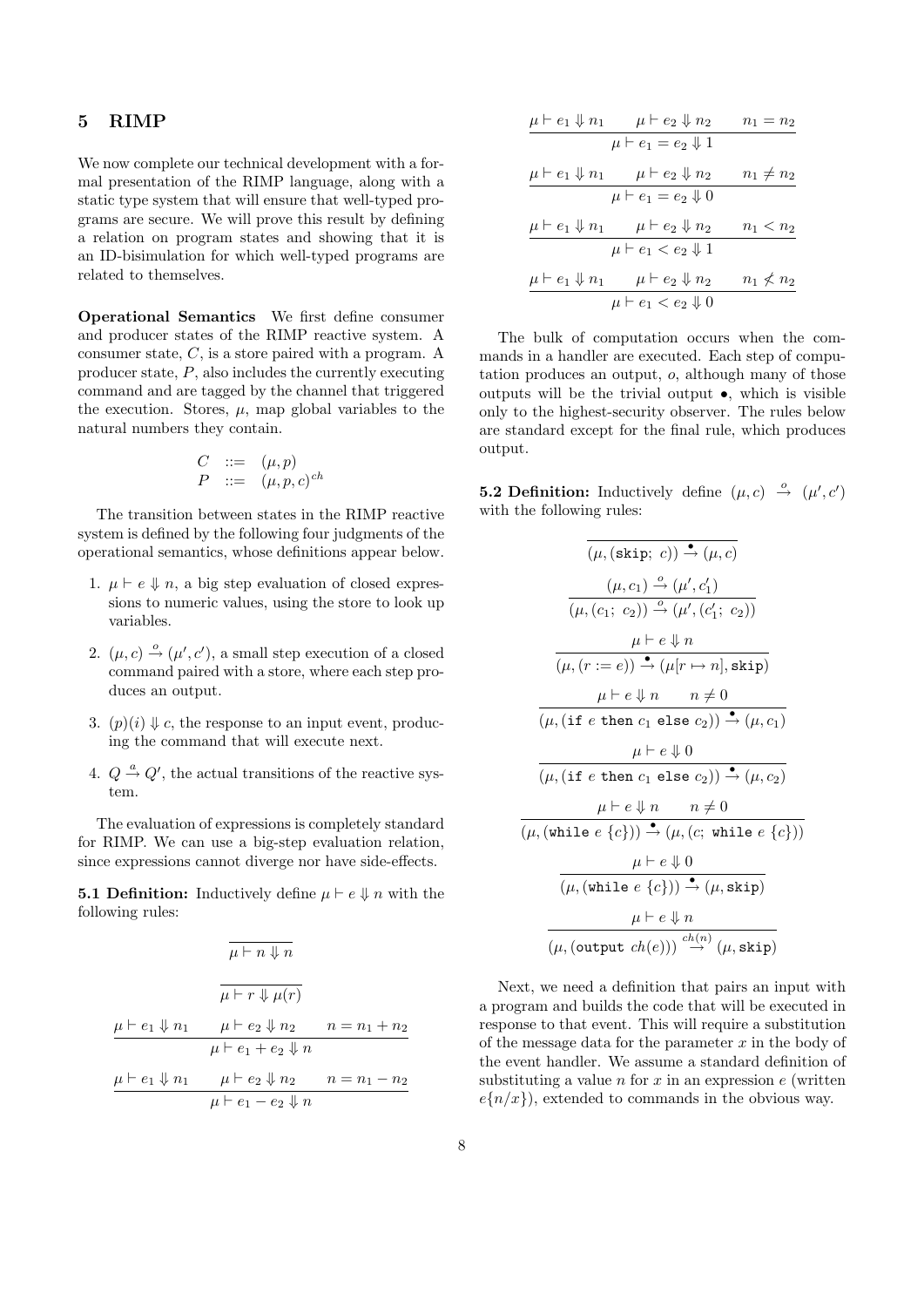**5.3 Definition:** Inductively define  $(p)(i) \Downarrow c$  with the following rules:

$$
(\cdot)(i) \Downarrow \text{skip}
$$
  

$$
\overline{(ch(x)\{c\};\ p)(ch(n)) \Downarrow c\{n/x\}}
$$
  

$$
\frac{(p)(ch'(n)) \Downarrow c \qquad ch \neq ch'}{(ch(x)\{c\};\ p)(ch'(n)) \Downarrow c}
$$

Finally, we give the labeled transition system corresponding to RIMP's semantics. This system either transitions a consumer state to a producer state by looking up the appropriate handler, steps a producer state to a new producer state (if there is computation remaining), or steps a producer state to a consumer state (if the handler has finished execution).

**5.4 Definition:** Define  $Q \stackrel{a}{\rightarrow} Q'$  (where  $a ::= i | o$ ) with the following rules:

$$
\frac{(p)(ch(n)) \Downarrow c}{(\mu, p) \stackrel{ch(n)}{\rightarrow} (\mu, p, c)^{ch}}
$$

$$
\frac{(\mu, c) \stackrel{o}{\rightarrow} (\mu', c')}{(\mu, p, c)^{ch} \stackrel{o}{\rightarrow} (\mu', p, c')^{ch}}
$$

$$
\frac{(\mu, p, \text{skip})^{ch} \stackrel{\bullet}{\rightarrow} (\mu, p)}
$$

We can easily show that these rules define a reactive system, which is really just a matter of confirming that the RIMP execution will never halt if inputs are available.

Typing of RIMP Programs Now we give a static type system to the RIMP language, whose purpose is to identify a subset of programs that are secure.

We assume given a function *lbl* that associates a label with every channel and with every variable and define visible<sub>l</sub>(ch(n)) to mean that  $\text{lbl}(ch) \leq l$ , for both inputs and outputs. Define  $visible_l(\bullet)$  to hold iff  $l = \top$ .

Expressions are typed with a single label, which can be interpreted as an upper bound on the secrecy level of the components of the expression. The typing judgment for expressions is parametrized by a mapping Γ from parameters to labels. (Even though we have only one parameter  $x$  in this language, we write it this way for consistency of notation with standard typing judgments in more expressive languages.)

**5.5 Definition:** Inductively define  $\Gamma \vdash e : l$  with the following rules:

$$
\frac{\Gamma(x) \le l}{\Gamma \vdash x : l} \qquad \frac{lbl(r) \le l}{\Gamma \vdash n : l} \qquad \frac{lbl(r) \le l}{\Gamma \vdash r : l}
$$
\n
$$
\frac{\Gamma \vdash e_1 : l_1 \qquad \Gamma \vdash e_2 : l_2 \qquad l_1, l_2 \le l}{\Gamma \vdash e_1 \odot e_2 : l}
$$

Commands are also typed with a single label, which can be interpreted as a lower bound on the secrecy of the effects that could occur during the execution of the command. Traditionally, this label is called the label of the "program counter," so we use  $pc$  to range over it. Again, we need a typing environment  $\Gamma$  for the parameters that might be present in commands.

**5.6 Definition:** Inductively define  $\Gamma \vdash c : pc$  with the following rules:

$$
\cfrac{\Gamma \vdash \text{skip}: pc}{\Gamma \vdash \text{skip}: pc}
$$
\n
$$
\cfrac{\Gamma \vdash c_1 : pc_1 \qquad \Gamma \vdash c_2 : pc_2 \qquad pc \leq pc_1, pc_2}{\Gamma \vdash (c_1; c_2) : pc}
$$
\n
$$
\cfrac{\Gamma \vdash e: l \qquad l \leq lbl(ch) \qquad pc \leq lbl(ch)}{\Gamma \vdash \text{output } ch(e): pc}
$$
\n
$$
\cfrac{\Gamma \vdash e: l \qquad l \leq lbl(r) \qquad pc \leq lbl(r)}{\Gamma \vdash (r := e): pc}
$$
\n
$$
\cfrac{\Gamma \vdash e: l \qquad \Gamma \vdash c_1 : pc_1 \qquad \Gamma \vdash c_2 : pc_2}{l \leq pc_1, pc_2 \qquad pc \leq pc_1, pc_2}
$$
\n
$$
\cfrac{l \leq pc_1, pc_2 \qquad pc \leq pc_1, pc_2}{\Gamma \vdash \text{if } e \text{ then } c_1 \text{ else } c_2 : pc}
$$
\n
$$
\cfrac{\Gamma \vdash e: l \qquad \Gamma \vdash c_1 : pc_1 \qquad l \leq pc_1 \qquad pc \leq pc_1}{\Gamma \vdash \text{while } e \{c\} : pc}
$$

The typing judgment for programs simply requires that each handler be well typed at the level of its channel, under the assumption that the message received is secret at the level of the channel.

**5.7 Definition:** Inductively define  $\vdash p$  with the following rules:

 $\overline{\vdash}$ 

$$
\frac{x: \text{lb}(ch) \vdash c: \text{lb}(ch) \qquad \vdash p}{\vdash \text{ch}(x) \{c\}; \ p}
$$

Finally, we may define a typing judgment for producer and consumer states. Note that typing programs does not depend on the store. The channel that triggered a producer state also constrains the type of the command in that state.

**5.8 Definition:** Define the judgment  $\vdash Q$  with the following rules:

$$
\frac{\vdash p}{\vdash (\mu, p)} \qquad \frac{\vdash p \qquad \vdash c : \text{lbl}(ch)}{\vdash (\mu, p, c)^{ch}}
$$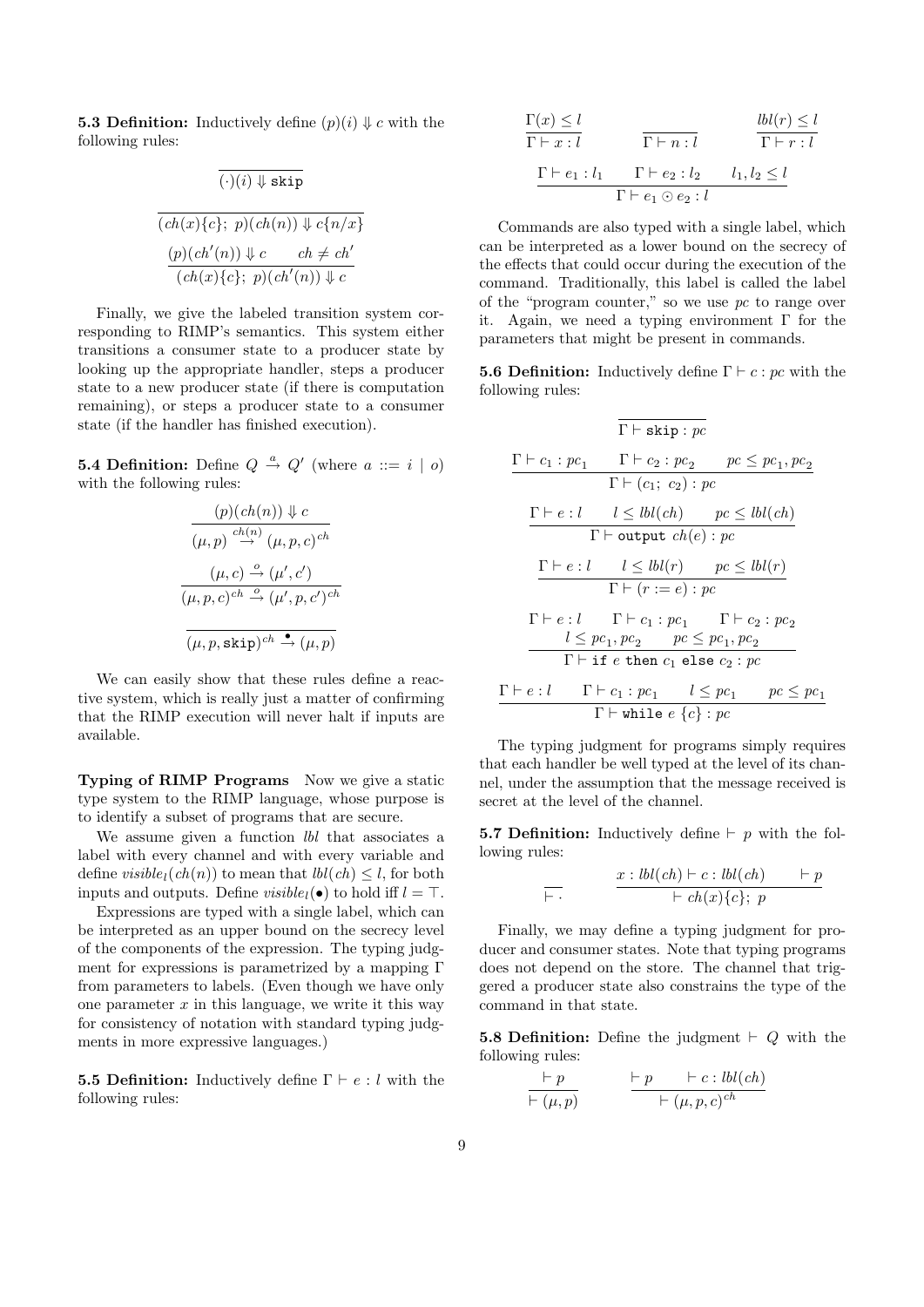We do not investigate decidability of typechecking formally, but note that this type system is just a small extension to a standard, termination-insensitive type system for an IMP; nothing fancy is needed to deal with RIMP's reactivity. Thus, it should be completely straightforward to write an algorithm to check the type of terms.

These definitions have the standard type preservation property.

# **5.9 Lemma:** If  $\vdash Q$  and  $Q \stackrel{a}{\rightarrow} Q'$ , then  $\vdash Q'$ .

The standard progress theorem for well-typed terms is actually trivial here because by definition every term can make progress in a reactive system.

Bisimulation on RIMP Programs We now turn to defining a label-indexed family of binary relations on program states and showing that it is a IDbisimulation. This relation is built from relations on stores, commands, and programs.

First, two stores are related at label  $l$  if the contents visible to  $l$  are identical. This relation is an equivalence relation.

**5.10 Definition:** Define two stores  $\mu$  and  $\mu'$  to be related at l (written  $\mu \sim_l \mu'$ ) if, for all r for which  $\text{lb}(r) \leq l$ , we have  $\mu(r) = \mu'(r)$ .

Next, to define when two commands are related, we must first define a predicate  $high<sub>L</sub>(c)$  stating that the effects of a command are visible only within a certain upward-closed set L. In the following, we define the *downward closure* of a set of labels  $L$  (written  $L^{\blacktriangledown}$ ) as  $\{l \mid \exists l' \in L. l \leq l'\}$ . Similarly, the upward closure of a set of labels  $L$  (written  $L^{\blacktriangle}$ ) is  $\{l \mid \exists l' \in L, l' \leq l\}$ . (We write  $l^{\blacktriangledown}$  and  $l^{\blacktriangle}$  for  $\{l\}^{\blacktriangledown}$  and  $\{l\}^{\blacktriangle}$ .)  $\overline{L}$  is the complement of L.

**5.11 Definition:** Inductively define  $high_L(c)$  with the following rules:

$$
\begin{array}{c} \underline{L} \text{ is upward-closed} \\ \hline \hline \begin{array}{c} high_L(\texttt{skip}) \\ \underline{high_{L_1}(c_1)} \\ \underline{high_{L_1 \cup L_2}(c_1;\ c_2)} \end{array} \\ \underline{lbl(ch) \in L} \end{array} \begin{array}{c} \underline{high_{L_1 \cup L_2}(c_1;\ c_2)} \\ \underline{lbl(ch) \in L} \text{ is upward-closed} \\ \underline{high_L(\texttt{output } ch(e))} \\ \underline{lbl(r) \in L} \text{ is upward-closed} \\ \underline{high_L(r := e)} \\ \underline{high_{L_1}(c_1)} \quad \underline{high_{L_2}(c_2)} \\ \underline{high_{L_1 \cup L_2}(\texttt{if } e \texttt{ then } c_1 \texttt{ else } c_2)} \end{array} \end{array}
$$

$$
\frac{high_L(c)}{high_L(\text{while } e \{c\})}
$$

Now we can define when two commands are related at a label. Intuitively, the commands must be identical, except for subcommands whose effects are invisible to an observer at level l.

**5.12 Definition:** Inductively define  $c \sim_l c'$  as follows:

$$
\frac{1}{\text{skip }\sim_l \text{skip}} \frac{1}{\text{skip }\sim_l \text{skip}} \\ \frac{c_1 \sim_l c_1' \quad c_2 \sim_l c_2'}{(c_1; c_2) \sim_l (c_1'; c_2')} \\ \frac{1}{\text{for }l} \quad \frac{l' \leq bl(ch) \leq l}{l' \leq bl(ch) \leq l} \\ \frac{l' \leq l'}{(r := e) \sim_l (r := e)} \\ \frac{l' \leq l'}{(r := e) \sim_l (r := e)} \\ \frac{l' \leq l}{l' \leq l} \\ \frac{1}{\text{if } e \text{ then } c_1 \text{ else } c_2 \sim_l}{l' \leq l} \\ \frac{l' \leq l}{l' \leq l \leq l} \\ \frac{l' \leq l}{l' \leq l \leq l} \\ \frac{l' \leq l}{l' \leq l \leq l} \\ \frac{l' \leq l}{l' \leq l} \\ \frac{l' \leq l}{l' \leq l} \\ \frac{l' \leq l}{l' \leq l} \\ \frac{l' \leq l}{l' \leq l} \\ \frac{l' \leq l}{l' \leq l} \\ \frac{l' \leq l}{l' \leq l} \\ \frac{l' \leq l}{l' \leq l} \\ \frac{l' \leq l}{l' \leq l} \\ \frac{l' \leq l}{l' \leq l} \\ \frac{l' \leq l}{l' \leq l} \\ \frac{l' \leq l}{l' \leq l} \\ \frac{l' \leq l}{l' \leq l} \\ \frac{l' \leq l}{l' \leq l} \\ \frac{l' \leq l}{l' \leq l} \\ \frac{l' \leq l}{l' \leq l} \\ \frac{l' \leq l}{l' \leq l} \\ \frac{l' \leq l}{l' \leq l} \\ \frac{l' \leq l}{l' \leq l} \\ \frac{l' \leq l}{l' \leq l} \\ \frac{l' \leq l}{l' \leq l} \\ \frac{l' \leq l}{l' \leq l} \\ \frac{l' \leq l}{l' \leq l} \\ \frac{l' \leq l}{l' \leq l} \\ \frac{l' \leq l}{l' \leq l} \\ \frac{l' \leq l}{l' \leq l} \\ \frac{l' \leq l}{l' \leq l} \\ \frac{l' \leq l}{l' \leq l} \\ \frac{l' \leq l}{l'
$$

(This relation is symmetric and transitive; however, it is not reflexive for untypeable commands. For example, consider  $c =$  output  $ch(r)$  where  $lbl(r) \nless bl(ch)$ .)

Next we define when two programs are related. As for commands, this is a partial equivalence relation.

**5.13 Definition:** Two programs  $p$  and  $p'$  are related at l (written  $p \sim_l p'$ ) if

- for all ch for which  $\text{lbl}(ch) \leq l$ , if  $(p)(ch(n)) \Downarrow c$ and  $(p')(ch(n)) \Downarrow c'$ , then  $c \sim_l c'$ , and
- for all ch for which  $\text{lbl}(ch) \nless l$ , if  $(p)(ch(n)) \Downarrow c$ , then  $high_{\overline{I}}(c)$ , and
- for all ch for which  $\text{lbl}(ch) \nleq l$ , if  $(p')(ch(n)) \Downarrow c$ , then  $high_{\overline{J}}(c)$ .

Finally, we define when two program states are related. A consumer state is related to a producer state only when the outputs of the command in the producer state are invisible and the stores and programs are related. This relation is also a partial equivalence relation.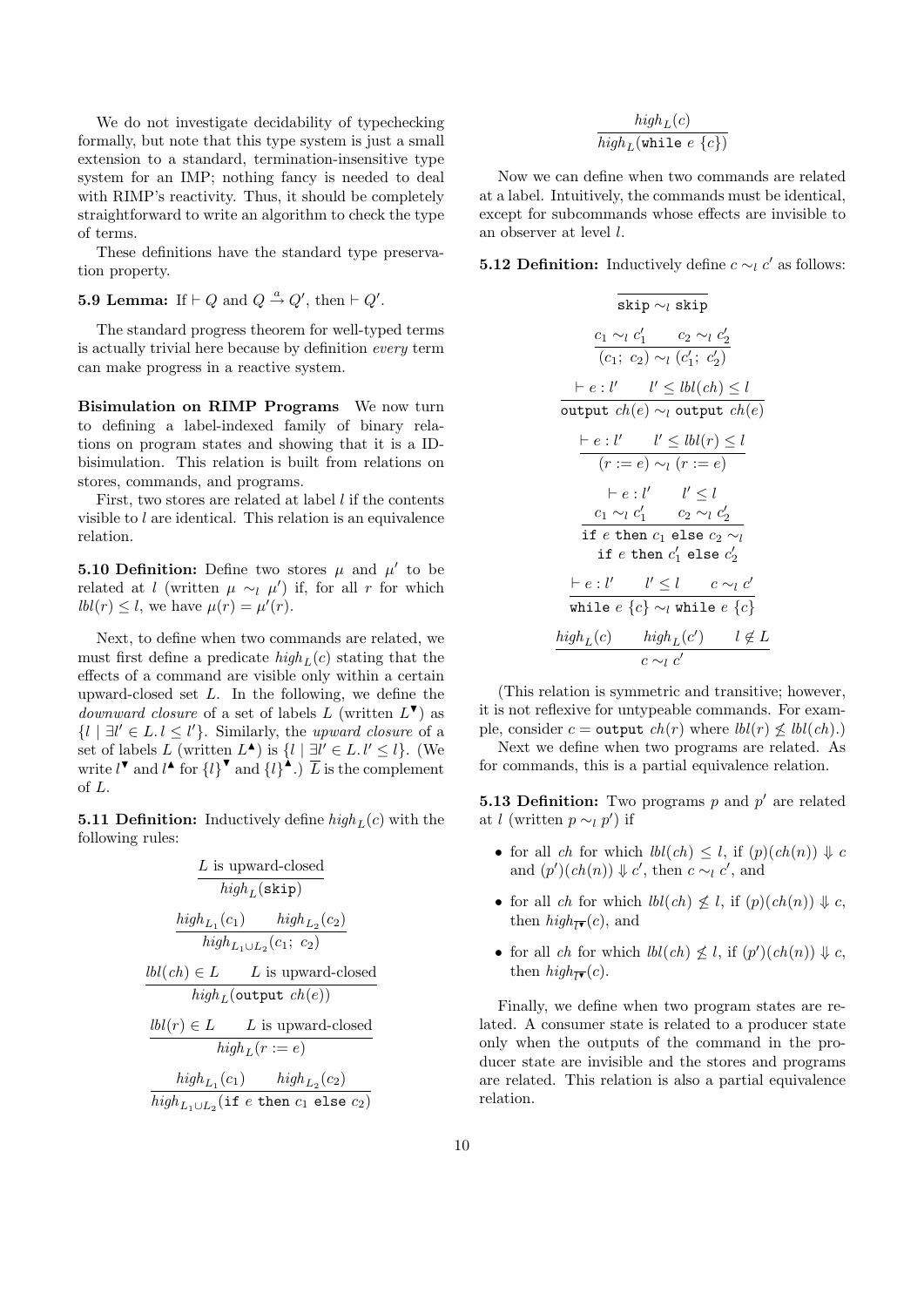**5.14 Definition:** Two states  $Q$  and  $Q'$  are related at l (written  $Q \sim_l Q'$ ) with the following inductive definition:

$$
\frac{\mu \sim_l \mu' \qquad p \sim_l p'}{(\mu, p) \sim_l (\mu', p')}
$$
\n
$$
\frac{\mu \sim_l \mu' \qquad p \sim_l p' \qquad high_{\overline{l}\overline{r}}(c)}{(\mu, p) \sim_l (\mu', p', c)^{ch}}
$$
\n
$$
\frac{\mu \sim_l \mu' \qquad p \sim_l p' \qquad high_{\overline{l}\overline{r}}(c)}{(\mu, p, c)^{ch} \sim_l (\mu', p')}
$$
\n
$$
\frac{\mu \sim_l \mu' \qquad p \sim_l p' \qquad c \sim_l c'}{(\mu, p, c)^{ch} \sim_l (\mu', p', c')^{ch}}
$$

Security of RIMP Programs Now that we have defined a label-indexed family of relations on program states, we need to show that it is a ID-bisimulation.

A key lemma is that high commands step to high commands and only produce invisible outputs.

**5.15 Lemma:** If  $high_L(c)$  and  $(\mu, c) \stackrel{o}{\rightarrow} (\mu', c')$ , then  $high_L(c')$  and, for all  $l \notin L$ , we have  $\neg \text{ } visible_l(o)$  and  $\mu \sim_l \mu'$ .

We use this lemma to verify the conditions of Definition 4.1 to show that  $\sim_l$  is an ID-bisimulation. Since we carefully constructed our binary relation, we can also show that programs are related to themselves at every label  $l$  if they are well typed.

**5.16 Lemma:** If  $\vdash p$ , then  $p \sim_l p$  for all *l*.

Combining the previous lemma with Theorem 4.5 gives us the security result we claimed. This result guarantees us that any well-typed program will be secure when it is initialized with any store.

**5.17 Theorem:** If  $\vdash p$ , then  $(\mu, p)$  is an ID-secure transducer.

### 6 Related Work

There is a large body of research on using languagebased techniques to enforce information-flow properties; see Sabelfeld and Myers' survey for an overview [20]. Much of this prior work has concentrated on batch-oriented, non-reactive programming models, though there is also much work on studying concurrent systems in various formalisms (see for example, the work by Pottier [17], or Mantel and Sabelfeld [9]). RIMP's event-handling model and interactive stream semantics distinguish it from most of these approaches, though its type system is similar to ones in the line of work initiated by Volpano, Smith, and Irvine [21]. Askarov, Hunt, Sabelfeld, and Sands [1] gave one of the first rigorous models of incremental output in sequential languages; our intention is to model incremental output and incremental input.<sup>4</sup> In what follows, we describe the approaches nearest to our reactive programming setting.

The prior research most closely related to ours is O'Neill, Clarkson, and Chong's work on interactive programs [16] (hereafter "OCC"), which builds upon Halpern and O'Neill's Multiagent Systems Framework [5]. The OCC paper focuses on a language with explicit input operations that block waiting for designated principals to respond. This differs significantly in technical detail from the input handlers in RIMP. These authors define noninterference in terms of user strategies, which are functions that map every history of l-visible events to the next action for each principal at level l. This framework allows their security definitions to consider the possibility of a high user revealing information to a low user indirectly via choice of strategy. In contrast, our definition of ID-security rules out such communication by requiring the output stream to be a function of the input stream. The OCC work also considers nondeterministic systems, which are ruled out by our definitions of security. We strongly suspect that when restricted to the deterministic subset of OCC, their definition of noninterference should be effectively equivalent to our notion of CP-security.<sup>5</sup> As a consequence, they are forced to use a very restrictive type system that prohibits looping on high data, which is a form of termination-sensitive security. In contrast, the ID-security enforced by RIMP is termination-insensitive.

Focardi and Gorrieri [2] consider the security of labeled transition systems in general, so their definitions could, in theory, be directly applied to our reactive systems. However, all of the definitions they study are tailored to allow the systems to behave nondeterministically. Their definitions (some of which are based on sets of traces, following on the work of McLean [12, 13, 14] and McCullough [11], and other of which are based on weak bisimulations) are fundamentally weaker than the assertion that ID-similar input streams must produce ID-similar output streams. Zakinthinos and Lee [22] also consider security definitions as properties of sets of traces (which, again, could be naturally applied to our reactive systems). They compare the relative strengths

<sup>4</sup>However, their results on the weaknesses of terminationinsensitive definitions of security would apply equally well in our setting.

<sup>5</sup>We have not established this claim formally because the technical details of mapping their formal model into ours are quite complex.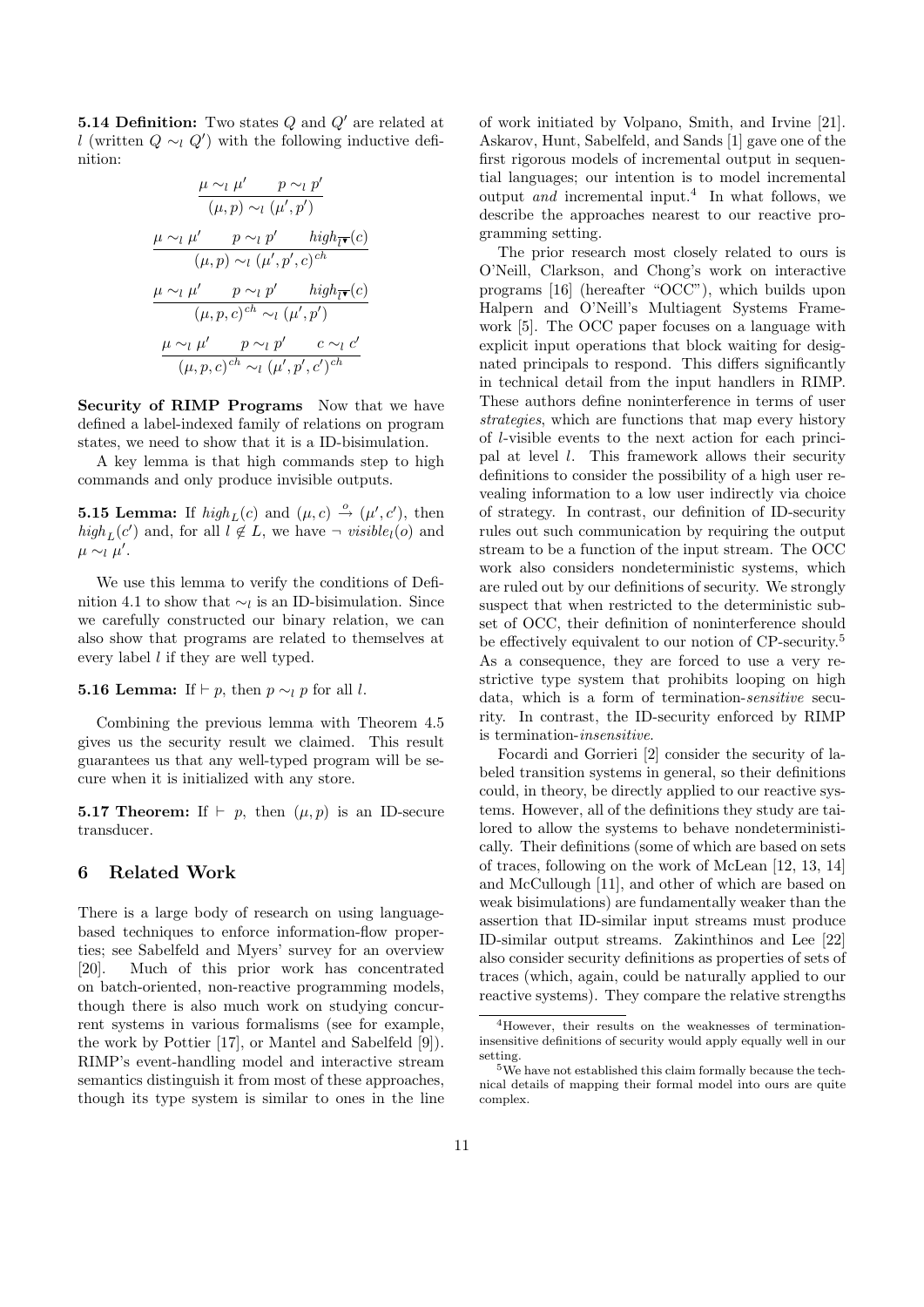of several definitions from the literature. However, our notion of ID-security, which we feel captures an important notion of security, isn't even a "security property" according to Zakinthinos and Lee because it can't be expressed using their trace closure predicates.

Goguen and Meseguer's seminal work [3, 4] gives a computation model that looks somewhat similar to our notion of reactive system and they study its security properties. The key difference between their model and ours is that they only allow a machine to take one small step after each input, whereas our model permits the transducer to generate many outputs or diverge in response to a single input. Moreover, we have given both a bisimulation-based proof technique and a sound type system for enforcing ID-security.

Matos, et. al. [10] give a type system and a proof of information-flow security for "reactive programs;" however, their notion of reactive programs is really a sequential language with some nonstandard programming constructs. Their programs (deterministically) run to completion without consuming any intermediate input or producing any intermediate output.

## 7 Conclusions and Future Work

In this paper, we have developed theoretical tools for guaranteeing the information-flow security of programs driven by event handling. This work involves technical issues on multiple levels, and we have factored our development so that pieces of our solution can be reused in different settings.

First, we designed a general model of reactive computation that is applicable to many systems that can be thought of as "reactive." Our model most closely corresponds to languages that lack preemptive multitasking, such as JavaScript. However, it does not preclude the possibility of preemptive multitasking as part of the system behavior. In that case, the model would have to be instantiated with a particular scheduling algorithm as part of the language semantics. It would be interesting to address the security of such a language in future work.

Second, we examined a spectrum of natural definitions for the information-flow security of reactive systems. Each of these definitions is applicable to any instantiation of our model of reactive behavior. We furthermore identified two definitions of particular interest: ID-security and CP-security, which correspond to termination-insensitive and termination-sensitive noninterference in the context of sequential languages. It is somewhat surprising that there is a terminationincentive definition since reactive programs are not intended to ultimately halt with a final result. Moreover, these two definitions do not share the weaknesses of a possibilistic notion of security because they impose functional behavior on the system.

Third, we designed a bisimulation-based proof technique for ensuring ID-security that decomposes the end-to-end notion of security into properties of the behavior of the individual transitions of this system. Although we demonstrated this technique using the simple RIMP language, this technique can be used to show the security of any language that behaves in a reactive manner. It should also be possible to design a similar, equally generic, bisimulation-based proof technique for ensuring CP-security, but we haven't pursued this direction because realistic CP-secure languages are difficult to design.

To demonstrate the viability of our proof technique and give examples of the differences between the security definitions, we instantiated our model with the RIMP language. Although event handling in RIMP was designed to model that of JavaScript, there is further work that must be done before we can apply our ideas to the domain of web scripting languages: RIMP does not include many features of JavaScript—in particular, timer events, first class functions, the ability to dynamically add and remove handlers, or dynamic evaluation of code. We would also need to address a mechanism for making the DOM interface secure. Additionally, the transfer structured data, especially where parts of the structure have different security annotations is something that will have an impact on our model because we currently require each stream element to be tagged with a single security label. There are also some practical issues to resolve, including an account of backwards-compatibility. However, we believe that this paper forms a firm foundation to addressing the problem of implementing a secure language for web programming and ultimately creating secure web systems.

#### References

- [1] Aslan Askarov, Sebastian Hunt, Andrei Sabelfeld, and David Sands. Termination-insensitive noninterference leaks more than just a bit. In  $In$ Proceedings of the 13th European Symposium on Research in Computer Security, pages 333–348, Malaga, Spain, October 2008.
- [2] Riccardo Focardi and Roberto Gorrieri. A classification of security properties for process algebras. Journal of Computer Security, 3(1):5–33, 1995.
- [3] J. A. Goguen and J. Meseguer. Security policies and security models. In Proc. IEEE Symposium